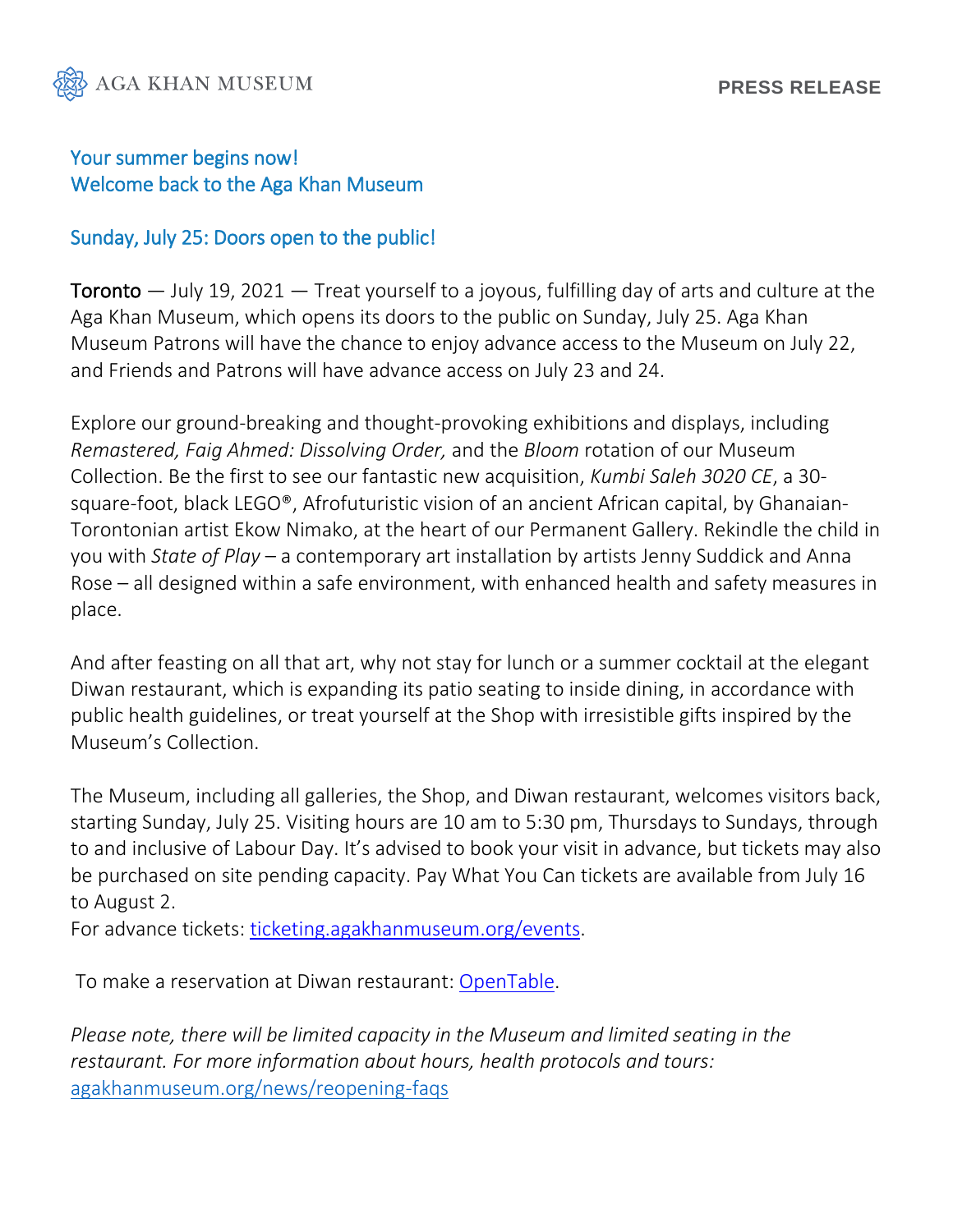

On top of the reopening, the Museum enters another exciting chapter in its seven-year history — with a new leader at the helm.

Dr. Ulrike Al-Khamis, the Museum's recently appointed Director and CEO, says she is thrilled to assume the role just in time to welcome visitors back to the Museum in a safe and socialdistance-friendly space.

"The Museum's mandate to showcase the contributions of Muslim cultures and to foster pluralism through the arts is more urgent today than ever," says Dr. Al-Khamis, who has been a key member of the Aga Khan Museum's executive and leadership team over the past four years, acting as Director of Collections and Public Programs since 2017.

"I can't wait for us to reopen the Museum and engage our audiences with our vibrant onsite offerings of exhibitions, feature displays, activities and pop-up performances. Meanwhile, our exciting digital programming and outreach through our #MuseumWithoutWalls will continue, too, as we aim to carry our mission worldwide, especially with educational initiatives and resources for students and teachers."

All the Museum's current exhibitions and experiences are designed to reflect themes of resilience, hope, renewal, and human connection across cultures and differences. They include:

- *[State of Play,](https://www.agakhanmuseum.org/exhibitions/state-of-play) (until Oct. 24, 2021)* our brand-new exhibition, examines games and play from many angles, and features a video installation and a show-stopping hanging sculpture in the Atrium. The four-channel video installation shows a ball, stick, rope, and hoop. The hanging installation is a playful construction comprised of a panoply of plaything shapes. Both are as thought-provoking as they are fun and frivolous. Viewers will discover the transformative nature of games and be reminded that play and playfulness are often rich starting points for creativity.
- *[Remastered](https://www.agakhanmuseum.org/exhibitions/remastered) (until Sept. 6, 2021)* opens new windows on the Museum's world-class collection of Iranian, Turkish, and Mughal Indian manuscript paintings. Anchoring the exhibition is a selection of 11 resplendent masterworks that rarely go on display, let alone together. Digital interactives, developed in collaboration with Ryerson University Library, allow visitors to explore 40 additional pieces from the Collection and get immersed in heroic stories from the manuscripts.
- The *[Bloom](https://agakhanmuseum.org/exhibitions/museum-collections-bloom)* rotation (*until Oct. 18, 2021*) showcases flora-inspired objects in the Museum's Collection. Planted throughout the main-floor gallery are pieces adorned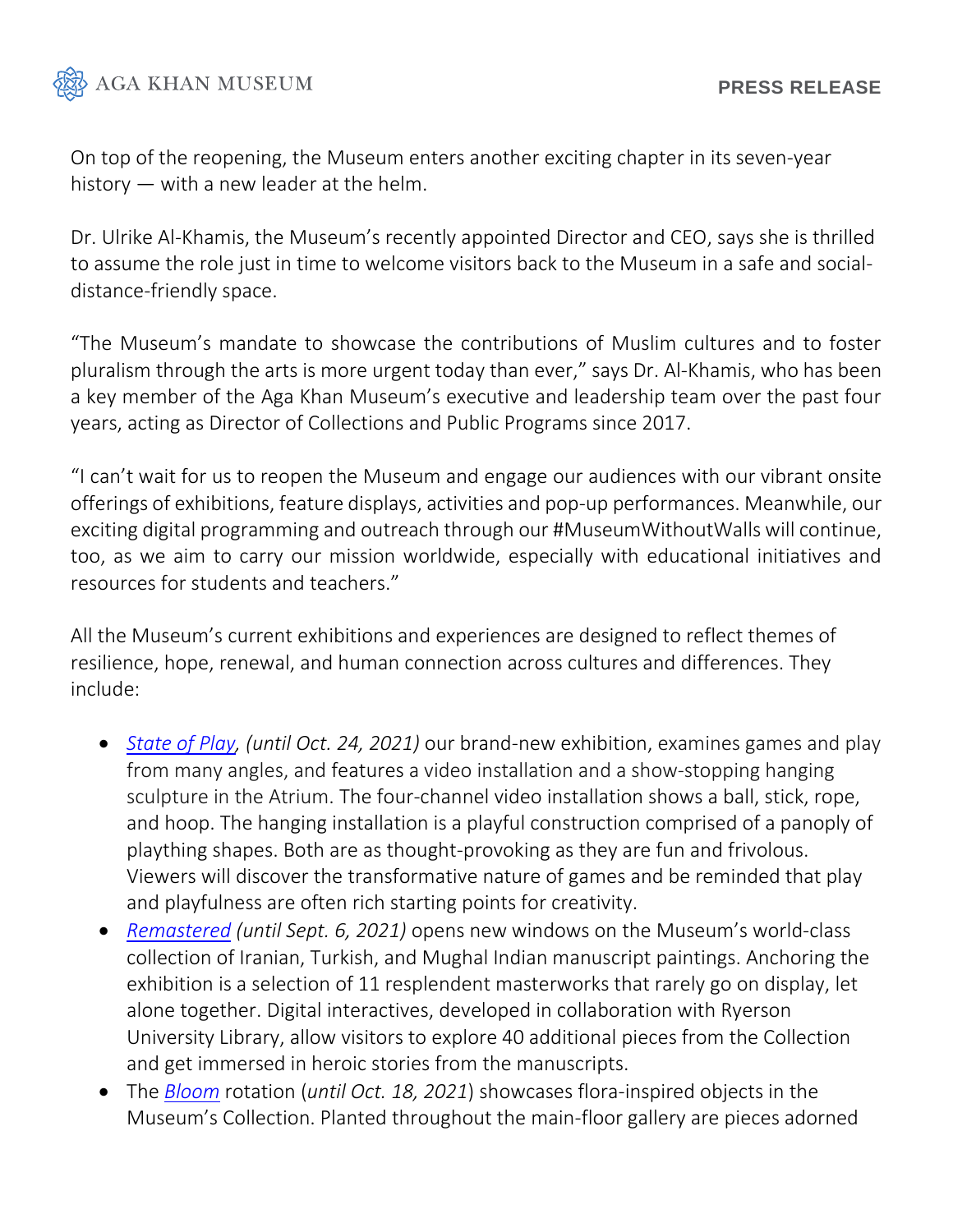

with flowers, trees, vines, and other greenery. As they meander through the gallery, viewers will encounter nature-inspired designs on paintings, delicate ceramics, and fine metalwork. Other objects, including scientific manuscripts and works of Iranian poetry, reflect the countless ways plants have been used to understand, enhance, and express the human experience.

- *[Faig Ahmed: Dissolving Orde](https://agakhanmuseum.org/exhibitions/dissolving-order)*r (*until Sept. 6, 2021)* features the work of the acclaimed Azerbaijan-based artist, who takes a Salvador Dali-like approach to his country's traditional hand-woven carpets.
- Also on display *(until Aug. 29, 2021)* in the main-floor gallery, is the Museum's latest contemporary art acquisition, *[Kumbi Saleh 3020 CE,](https://agakhanmuseum.org/exhibitions/kumbi-saleh-3020-ce)* by Ghanaian-Canadian artist Ekow Nimako. Constructed of approximately 100,000 black LEGO® pieces, the 30 square-foot sculpture is an Afrofuturistic reimagining of the capital of the medieval Kingdom of Ghana. The work was the centrepiece of Nimako's Museumcommissioned series *[Building Black: Civilizations](https://agakhanmuseum.org/exhibitions/ekow-nimako-building-black-civilizations)*. The 2019 show was a creative response to the Museum exhibition *[Caravans of Gold, Fragments in](https://www.agakhanmuseum.org/exhibitions/caravans-of-gold)* Time (originally organized by the Block Museum in Evanston, Illinois), which spotlighted West Africa's sprawling trade in gold and other commodities in the medieval era and its role in the spread of Islam.
- In partnership with the city-wide CONTACT Scotiabank Photography Festival, the Aga Khan Museum's *[Land/s](https://agakhanmuseum.org/exhibitions/lands)* is an outdoor exhibition of photos by U.S.-based Iranian photographer Gohar Dashti. Installed on the grounds of the Aga Khan Park will be groups of large-sized photos that depict the story of immigration, movement, and longing.

Each grouping will showcase two photos – one taken in Iran, the other in the U.S. – of landscapes so similar in colour pallet and topography it shows that there is, indeed, a place like home.

Even after the Museum welcomes visitors back through its physical doors, it will continue to engage local and international audiences through its virtual #MuseumWithoutWalls. Launched in March 2020 in response to the first wave of COVID-19 lockdowns, the [#MuseumWithoutWalls](https://www.agakhanmuseum.org/museumwithoutwalls) has evolved into an online destination, showcasing art from the Collection, exclusive performances by local and global artists, thought-provoking talks, enriching activities for children and families, and more. In total, #MuseumWithoutWalls content has reached approximately five million people a year.